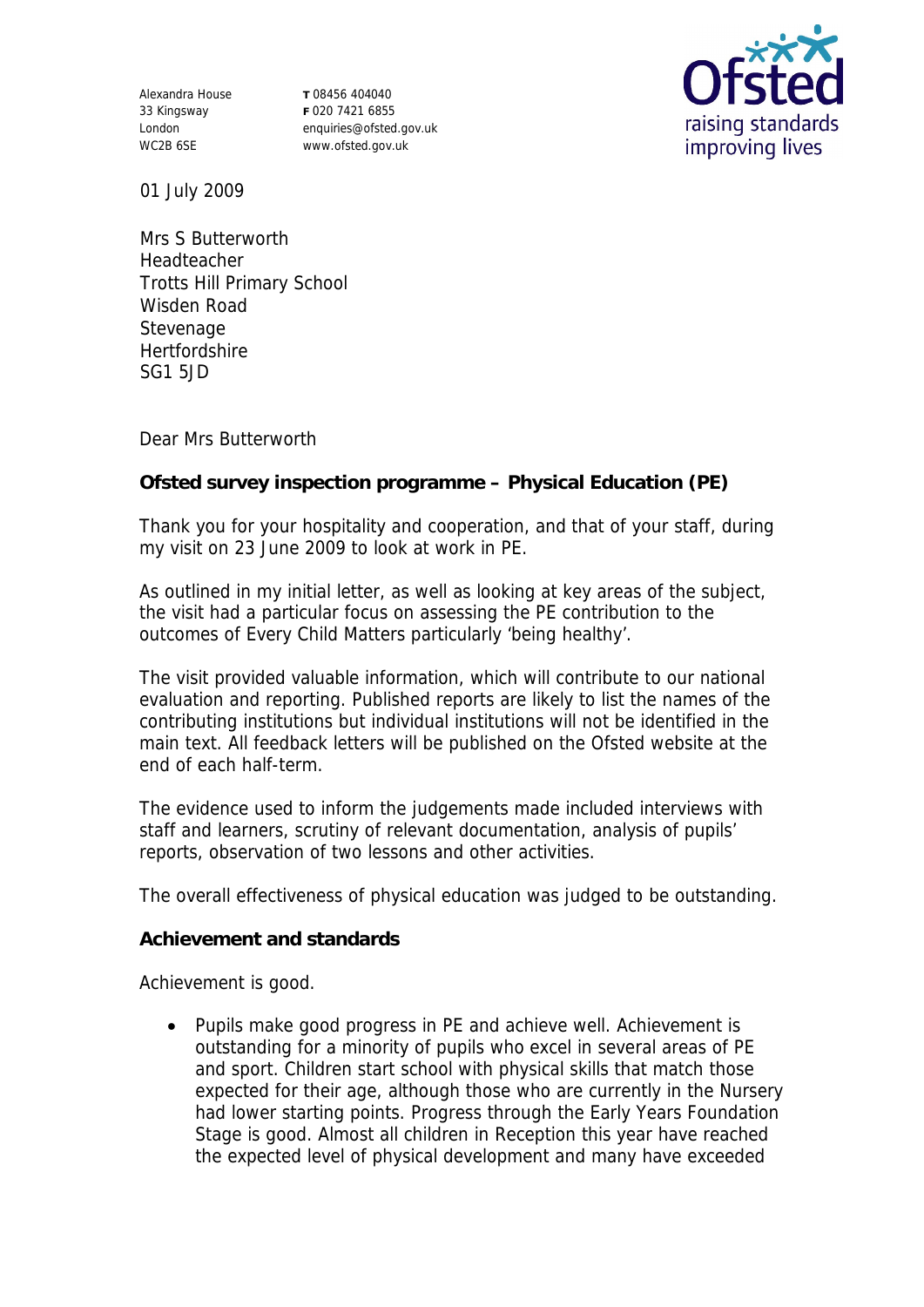it. An excellent range of indoor and outdoor learning activities is organised to help children develop their fine and gross motor skills.

- Pupils continue to make good progress as they move through the school. Assessments completed by teachers show that most pupils in Year 2 reach at least average standards. By the time pupils leave the school in Year 6, the proportion attaining above average standards has increased. Pupils' achievement in PE is boosted by taking part in an extensive range of physical activities. Standards in swimming are above average and progress is good. Almost all pupils leave the school able to swim 25 metres, and those that cannot are offered 'top-up' swimming sessions at the end of Year 6.
- Good provision is made for pupils who may have less well developed coordination or physical skills. All children are fully included in lessons with adult support and suitable resources provided for pupils with additional needs. Pupils who are talented in PE are identified and encouraged to develop their skills further by joining local and regional sports clubs.

## **Quality of teaching and learning of PE**

The quality of teaching and learning is good.

- Teaching and learning observed during the inspection were good and included some outstanding elements; this matches the school's own evaluation. The high quality specialist teaching provided by the sports and dance coaches has had a very positive impact on pupils' learning and achievement. The lessons observed were focussed precisely on learning objectives and success criteria, which were shared with pupils.
- In the Year 2 lesson the teamwork between the teacher and coach was outstanding. The teacher used the interactive whiteboard well at the start of the lesson to illustrate the hand positions pupils would be using in their catching and throwing practice. The coach encouraged pupils to repeat key words and phrases to consolidate their understanding. Demonstrations were used very effectively to show pupils what they were aiming for in their responses and precise coaching helped improve their fielding skills. Pupils were very active throughout the lesson and activities were matched well to pupils' abilities.
- Teachers assess pupils' progress well in lessons through their observations and pertinent questioning. Pupils are also encouraged to asses their own and others' learning and look for ways to improve. Assessments are made each term of pupils' work in PE and teachers keep records of pupils' attainment. These are collected and analysed to evaluate progress and identify any underachievement. Reports written for parents on their children's achievement in PE are informative and in some cases identify how pupils might improve.

## **Quality of the curriculum**

The quality of the curriculum is outstanding.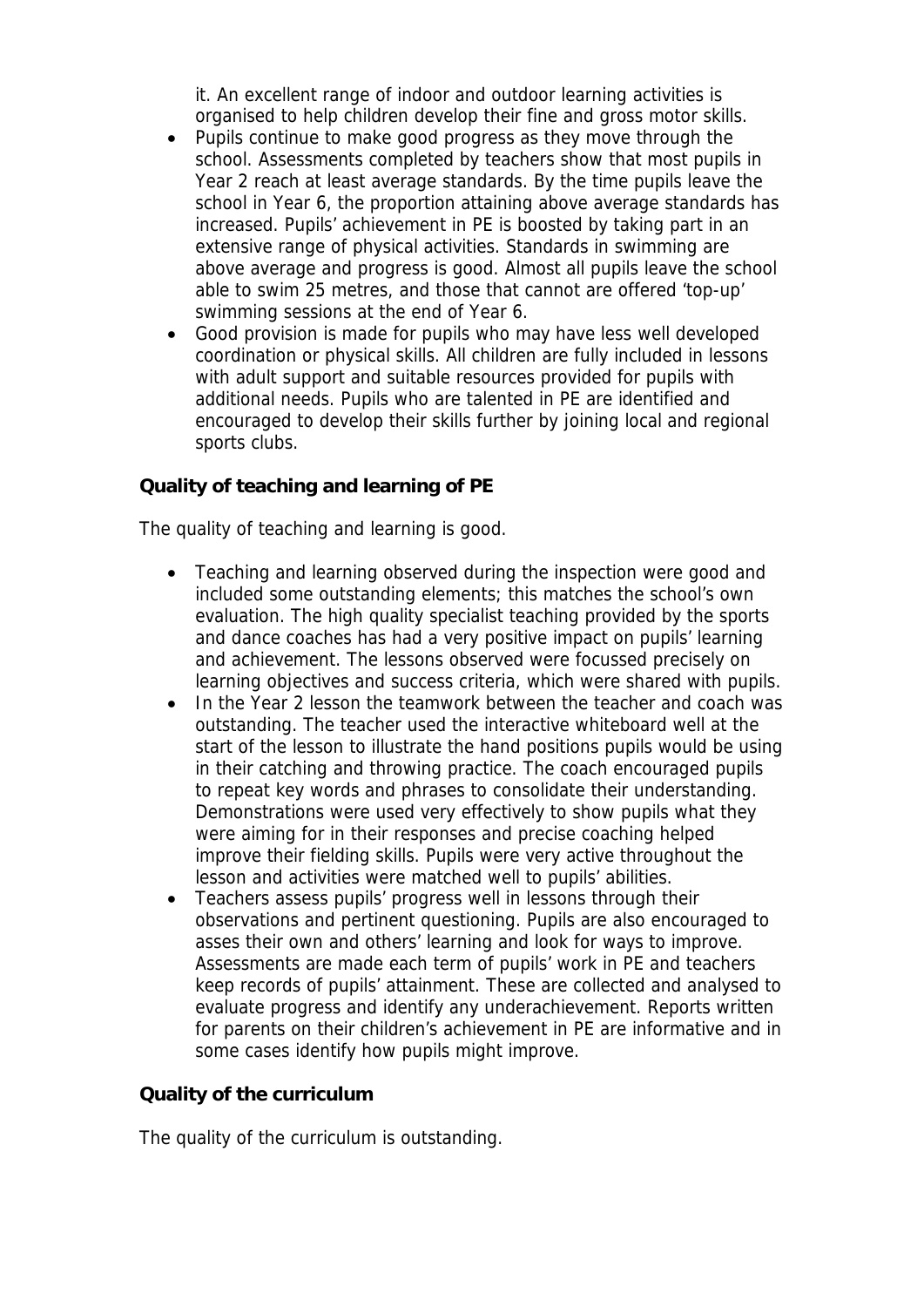- Pupils benefit from a broad range of high quality learning experiences in PE. Provision is particularly strong in games, dance, athletics and swimming, and for children's good, all-round physical development in the Early Years Foundation Stage. There are at least two hours timetabled PE for all classes and this is supplemented for many pupils who take part in lunchtime and after school activities. Younger children also have 'Take-ten' and 'phizzi-gym' sessions, which engage them in short bursts of physical activities during the day. Outdoor and adventurous activities are included in the programme for pupils in Year 6 who attend a residential visit in the summer term; preparations for introducing orienteering challenges on the school site are underway.
- Many children from all year groups attend a wide range of sports clubs, some of which are led by sports coaches. Several pupils also take part in numerous festivals, tournaments and competitions; the school athletics team were successful in this year's district athletics event.
- Teachers are providing good opportunities for pupils to be creative and the linking of learning across the curriculum is developing well. One display in Year 4 showed how pupils had the chance to create their own games in PE and illustrate these using information and communication technology. Dance is also linked well to the work in other subjects, for example the Year 5 African and 'street life' dances.

**Leadership and management of PE**

The quality of leadership and management is outstanding.

- The school has continued to provide pupils with the high quality experiences in PE that were noted during the last inspection. There is a whole school commitment to pupils adopting healthy lifestyles and engaging in regular physical activity. The subject leader, who is relatively new in post, is well organised and clearly focussed on improving provision further. The school's involvement in the local sports partnership has been used very effectively to introduce new activities for pupils and provide training for staff. Partnership network meetings are attended by the subject leader and these help to establish useful links with development work in other schools.
- Monitoring is well organised and forms part of the school's regular cycle of subject evaluation; this includes discussions with pupils, scrutiny of teachers' planning and observations of lessons. The outcomes from subject leader monitoring are shared with all staff. Action plans identifying key improvement priorities are drawn up each year. Resources are managed well, including the investment in sports coaching, which has helped raise the quality of provision significantly. Displays and photographs around the school give PE and sport a very high profile and illustrate the strong emphasis the school places on physical activities.